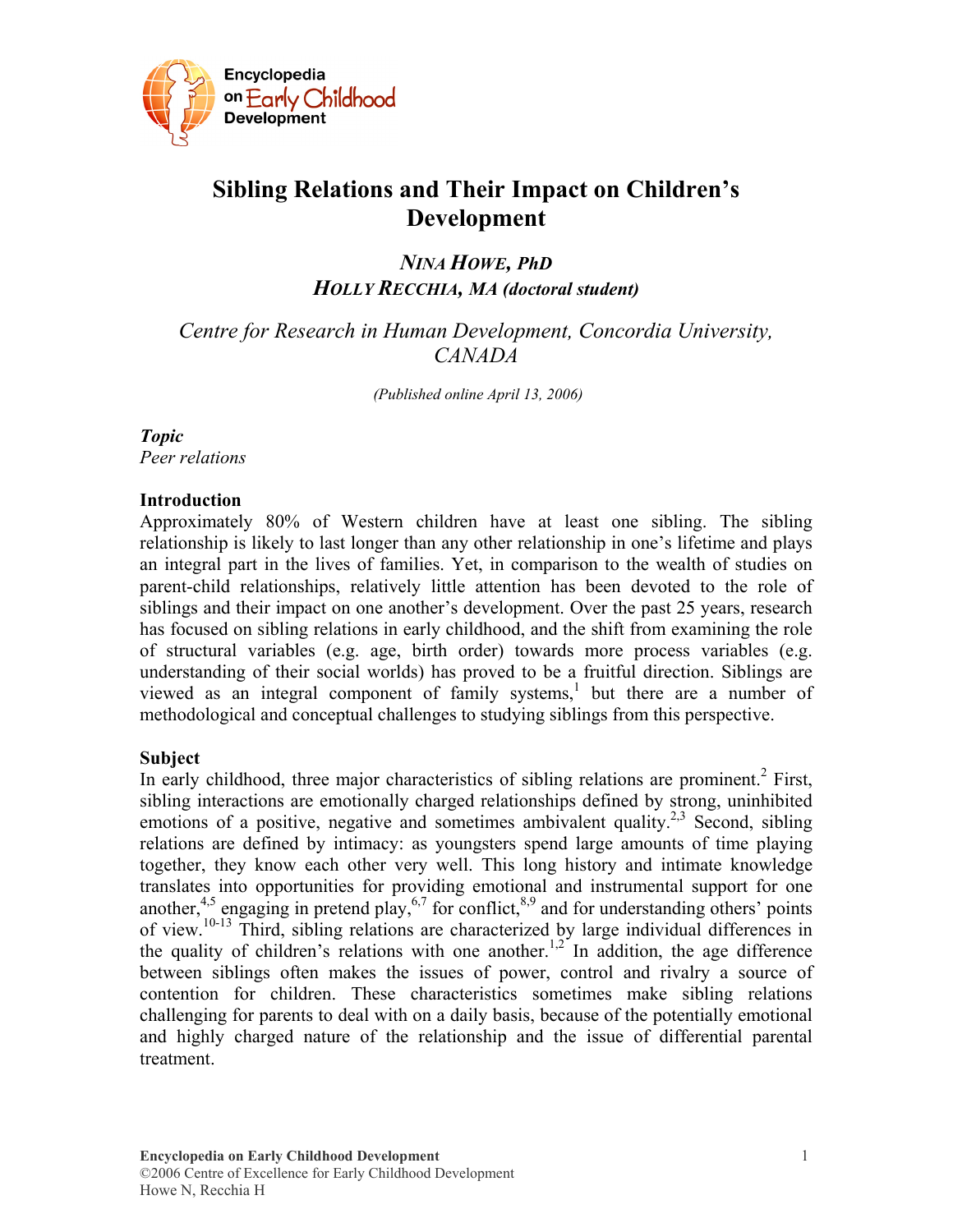## **Problems**

There are a number of methodological issues that plague the sibling literature. Birth order and age differences are confounded in many studies.<sup>14</sup> Recruiting families with young children and collecting data at home can be time-consuming, yet provides rich naturalistic data. Middle-class sibling dyads have generally been studied, but we know little about families with more than two children, from different SES groups, or from non-Western families.

### **Research Context**

There are a number of longitudinal studies that have followed siblings and families over early childhood.<sup>15-19</sup> Most studies of siblings in early childhood have employed naturalistic observations of siblings interacting at home, usually with their mothers, although a few studies have also included fathers.<sup>8,20,21</sup> Observational data is often complemented by sibling and parent interviews, questionnaires, structured tasks such as toy divisions or conflict negotiations, and measures of children's cognitive, emotional and social development.

## **Key Research Questions**

The basic question that has driven the research on sibling relations is why some dyads appear to get along so well and act as sources of emotional and instrumental support and companionship for one another, whereas other siblings have a much more troubled and conflictual relationship.<sup>2</sup> Following from this basic question, there are a number of key questions that have been raised:

- 1) How are the quality and nature of sibling relations associated with socialemotional outcomes, children's adjustment, and their understanding of their social worlds?
- 2) How should parents intervene in their children's conflicts? What are the connections between differential parental treatment (i.e. when one child is given preferential treatment) and sibling relationships?
- 3) What are the roles of age, birth order and gender in defining the nature and quality of sibling relations? How are individual differences in temperament associated with relationship quality?
- 4) How does the quality of earlier sibling relations affect sibling interactions over time?

#### **Recent Research Findings**

Sibling relations provide an important context for the development of children's understanding of their social, emotional, moral and cognitive worlds.<sup>10,22</sup> In particular, siblings play an important role in the development of children's understanding of others' minds, namely their understanding of emotions, thoughts, intentions and beliefs.<sup>2</sup> Siblings seem to demonstrate an understanding of others' minds during real-life interactions long before they show this understanding on more formal assessments.<sup>2,22</sup> In particular, this understanding is revealed during episodes of teasing, pretend play, conflict resolution, and through their use of emotional and mental language during conversations.<sup>2</sup> Young siblings who engage in frequent pretend play demonstrate a greater understanding of others' emotions and are more likely to construct shared meanings in play.7,23 Individual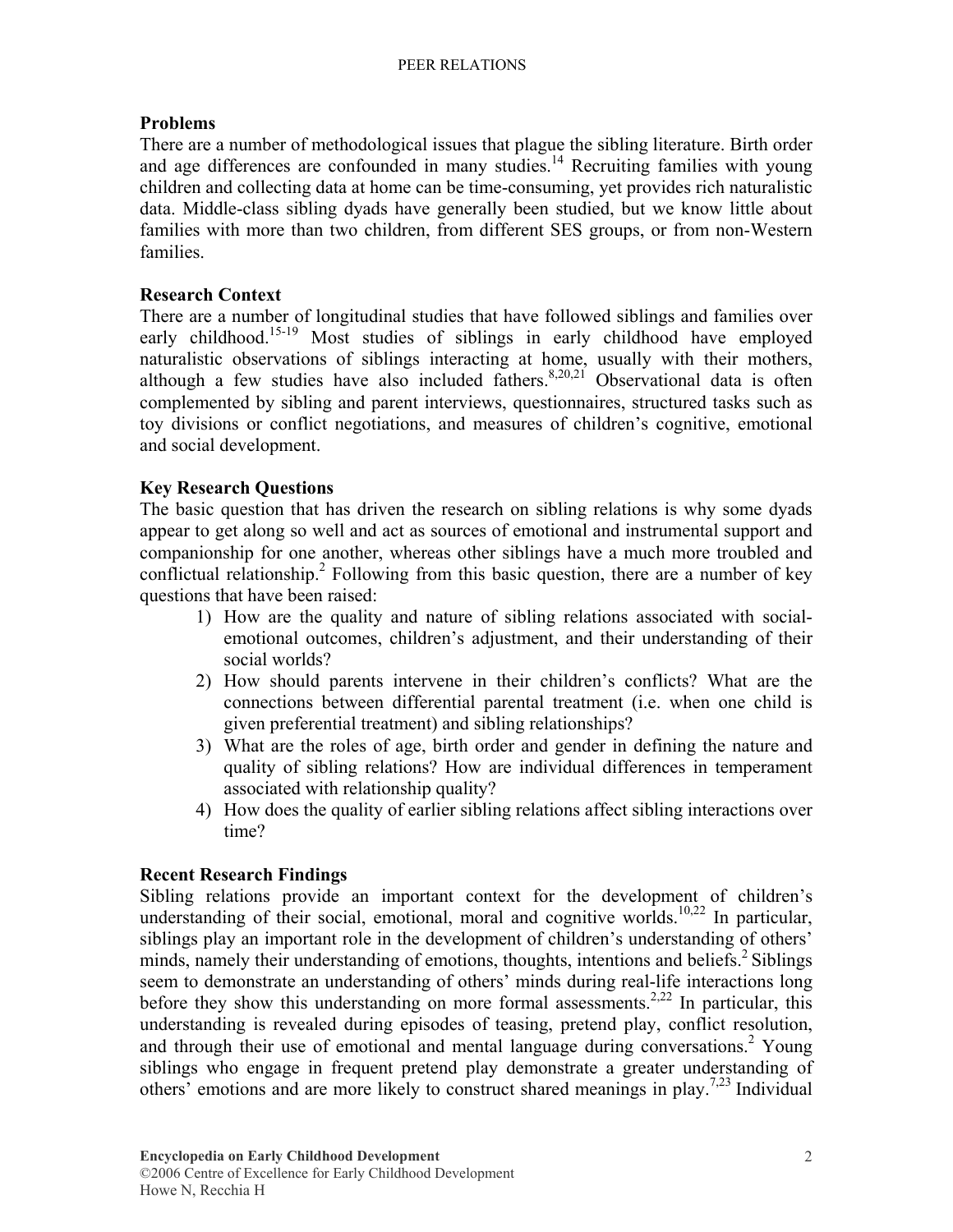differences in pretend play and conflict management strategies predict children's social understanding over time,  $16,24$  conflict resolution skills at age six,  $25$  and adjustment to first grade.<sup>26</sup>

One important area of research is related to sibling conflict and the best ways for parents to intervene when children disagree. Sibling conflicts are frequent,  $8.27$  poorly resolved,<sup>28,29</sup> and sometimes highly aggressive,<sup>14</sup> violent<sup>30</sup> or even abusive.<sup>31</sup> Sibling conflict in childhood is also associated with poorer adjustment later in life. For instance, childhood sibling conflict is related to later violent tendencies as adults.<sup>32</sup> Given these findings, it is not surprising that sibling conflict is a source of worry for parents<sup>33</sup> and that they are concerned about the best way to intervene. On the one hand, stepping in and resolving conflicts may deprive children of the opportunity to develop conflict resolution strategies of their own and may actually make conflicts worse.<sup>34-36</sup> On the other hand, intervention may sometimes help to make conflicts less intense and lead to more constructive resolutions.<sup>37</sup> Although most parents intervene by adjudicating,  $38$  some recent interventions have trained parents to mediate their children's sibling conflicts.<sup>39,40</sup> By structuring the negotiation process and yet leaving the final resolution in the hands of the children themselves, these interventions suggest a promising way to improve conflict outcomes while simultaneously helping children to understand one another and to develop more constructive resolution strategies.

When parents treat their children differently by directly varying amounts of positive affect, responsiveness, control, discipline and intrusiveness to the two children, sibling relations are likely to be more conflictual and less friendly,<sup>1,21</sup> but only if children view the differences as unfair  $41$ 

First-born siblings engage in leadership and teaching roles, whereas second-born siblings are more likely to imitate, follow and be a learner.<sup>14,42-44</sup> During early childhood, siblings can act as sources of support during caretaking situations when the mother is absent for a short time<sup>5,45</sup> and in middle childhood siblings may provide support during stressful family experiences.<sup>46</sup> The natural power differences that result from the age difference between siblings mean that two children are likely to have different experiences in the family. For instance, second-born children have the benefit of learning from an older sibling, but first-borns do not, sometimes leading to precocious development for secondborns in some areas. $47$ 

Although older sisters are more likely to engage in caretaking roles than older brothers, $4\overline{4}$ there are few consistent gender or age gap differences in sibling relations in early childhood. As second-born siblings become more cognitively, linguistically and socially competent over the early years, they begin to take on more active roles in sibling interactions, for example by initiating more games.<sup>16</sup> As such, the early power imbalance that exists between siblings seems to become less relevant as siblings age, and interactions become more equitable. $^{22}$ 

There is continuity in the quality of sibling relations during the early years and from early to middle childhood to early adolescence, particularly for older siblings' positive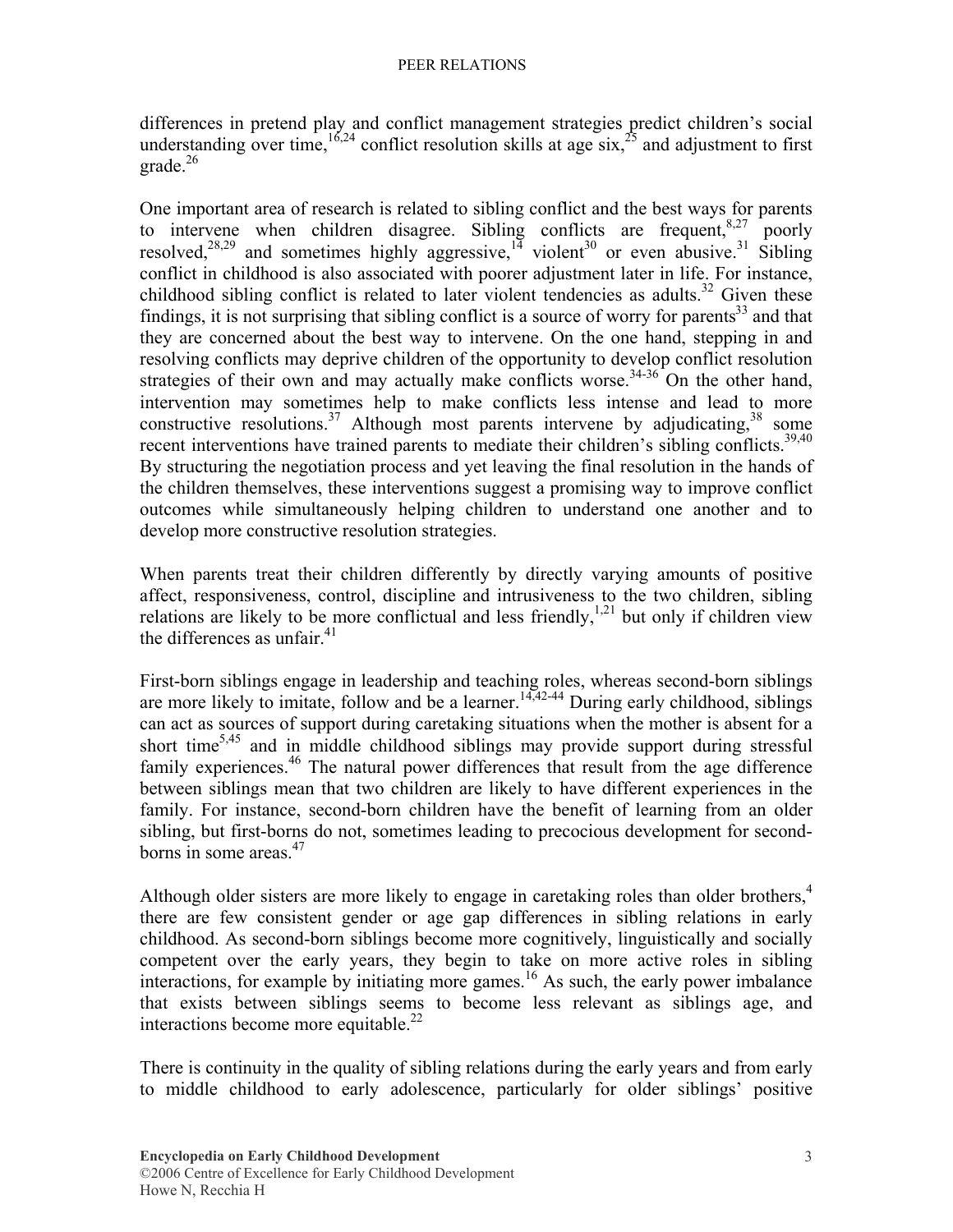behaviour and feelings towards the younger.<sup>18,48,49</sup> However, large individual differences in the quality of sibling relations have been documented in many studies cited here, which may also be influenced by other factors such as individual differences in temperament.<sup>1</sup>

### **Conclusions**

The sibling relationship is a natural laboratory for young children to learn about their world. It is a safe and secure place to learn how to interact with others who are interesting and engaging playmates, learn how to manage disagreements in constructive ways, and learn to regulate both positive and negative emotions in socially acceptable ways. There are many opportunities for young children to develop an understanding of social relations with family members who may be close and loving at times and nasty and aggressive at other times. Further, there are many opportunities to use your cognitive skills to convince others of your point of view, teach or imitate the actions of your sibling. The positive benefits of establishing warm and positive sibling relationships may last a lifetime, whereas more difficult early relationships may be associated with poor developmental outcomes. The task for young siblings is to find the balance between the positive and negative aspects of their interactions as both children develop over time.

#### **Implications for Policy and Service Perspectives**

Sensitive parenting requires that adults employ developmentally appropriate strategies with children of different ages. Parental strategies for managing sibling conflicts, particularly the promotion of constructive (e.g. negotiated and fair resolutions) versus destructive (e.g. use of power and aggression) strategies, is vitally important for learning how to get along with others. The service and policy implications indicate that some parents may need help with these issues and there is a need for the development of parent education and sibling intervention programs.<sup>50</sup> Certainly we know from recent research that interventions to train parents to mediate sibling quarrels can be successful.<sup>39,40</sup> but reducing conflict has not generally been associated with an increase in prosocial sibling interactions.50 Most programs have been aimed at assisting parents to develop better guidance strategies, but have not directly targeted siblings themselves. One recent social skills intervention program aimed at increasing prosocial interactions between young children was successful in both reducing conflict and increasing prosocial interactions between normally developing preschool and toddler-aged siblings.<sup>50,51</sup> In conclusion, intervention programs aimed at problematic sibling relationships are in their infancy. Clearly, this is an area for future work from both a services and policy perspective.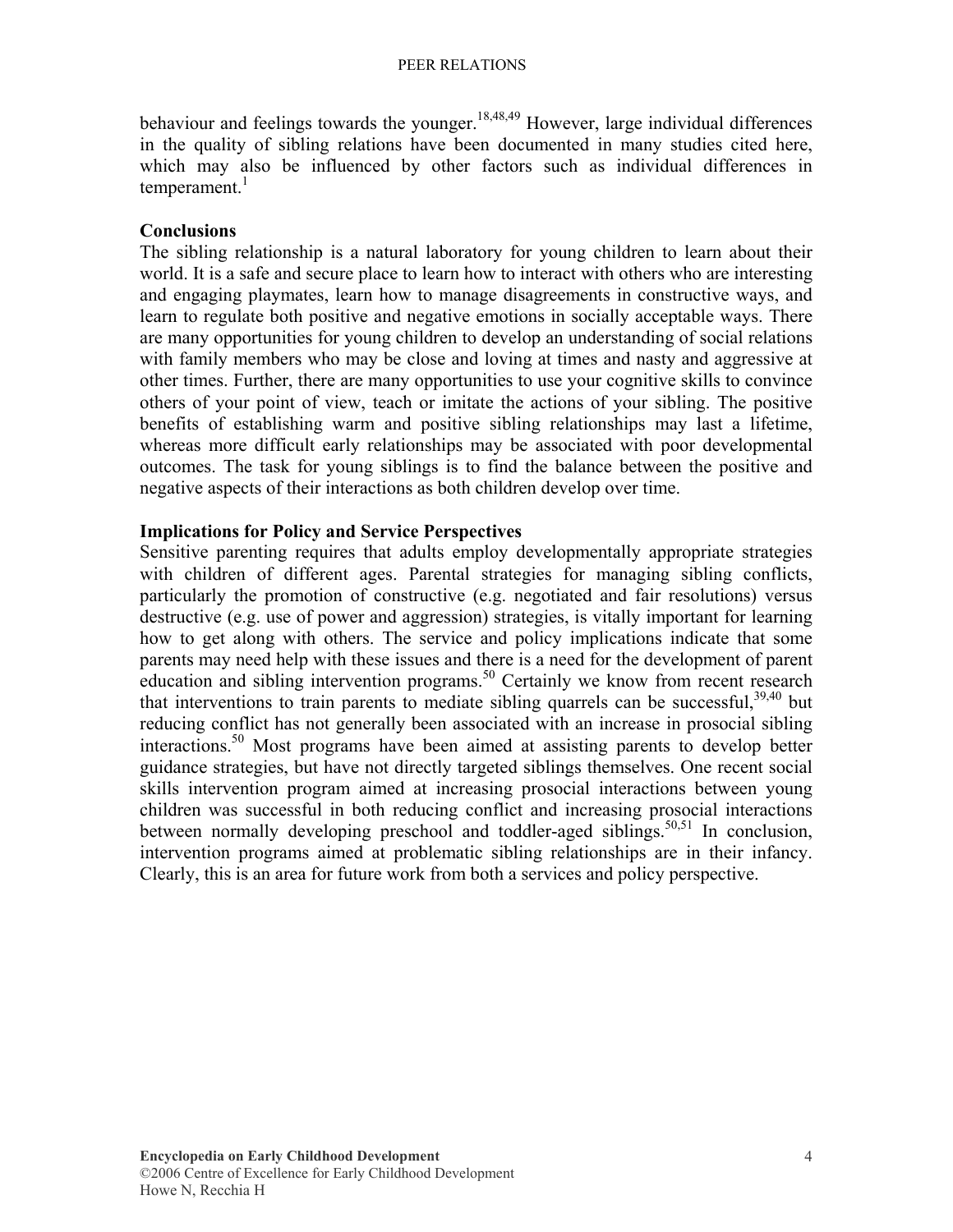## **REFERENCES**

- 1. Brody GH. Sibling relationship quality: Its causes and consequences. *Annual Review of Psychology* 1998;49:1-24.
- 2. Dunn J. Sibling relationships. In: Smith PK, Hart CH, eds. *Blackwell handbook of childhood social development*. Malden, Mass: Blackwell Publishing; 2002:223- 237.
- 3. Dunn J. *Young children's close relationships: Beyond attachment*. Thousand Oaks, Calif: Sage Publications; 1993.
- 4. Garner PW, Jones DC, Miner JL. Social competence among low-income preschoolers: Emotion socialization practices and social cognitive correlates. *Child Development* 1994;65(2):622-637.
- 5. Howe N, Rinaldi CM. 'You be the big sister': Maternal-preschooler internal state discourse, perspective-taking, and sibling caretaking. *Infant and Child Development* 2004;13(3):217-234.
- 6. Youngblade LM, Dunn J. Individual differences in young children's pretend play with mother and sibling: Links to relationships and understanding of other people's feelings and beliefs. *Child Development* 1995;66(5):1472-1492.
- 7. Howe N, LeFebvre R, Petrakos H, Rinaldi C. "This is a bad dog, you know…": Constructing shared meanings during sibling pretend play. *Child Development*. In press.
- 8. Ross HS, Filyer RE, Lollis SP, Perlman M, Martin JL. Administering justice in the family. *Journal of Family Psychology* 1994;8(3):254-273.
- 9. Howe N, Rinaldi CM, Jennings M, Petrakos H. "No! The lambs can stay out because they got cozies!": Constructive and destructive sibling conflict, pretend play, and social understanding. *Child Development* 2002;73(5):1460-1473.
- 10. Carpendale JIM, Lewis C. Constructing an understanding of mind: The development of children's social understanding within social interaction. *Behavioral and Brain Sciences* 2004;27(1):79-96.
- 11. Brown JR, Dunn J. Talk with your mother or your sibling? Developmental changes in early family conversations about feelings. *Child Development*  1992;63(2):336-349.
- 12. Dunn J. *The beginnings of social understanding*. Cambridge, Mass: Harvard University Press; 1988.
- 13. Dunn J, Munn P. Becoming a family member: Family conflict and the development of social understanding in the second year. *Child Development*  1985;56(2):480-492.
- 14. Abramovitch R, Corter C, Pepler DJ, Stanhope L. Sibling and peer interaction: A final follow-up and a comparison. *Child Development* 1986;57(1):217-229.
- 15. Corter C, Abramovitch R, Pepler DJ. The role of the mother in sibling interaction. *Child Development* 1983;54(6):1599-1605.
- 16. Dunn J, Creps C. Children's family relationships between two and five: Developmental changes and individual differences. *Social Development*  1996;5(3):230-250.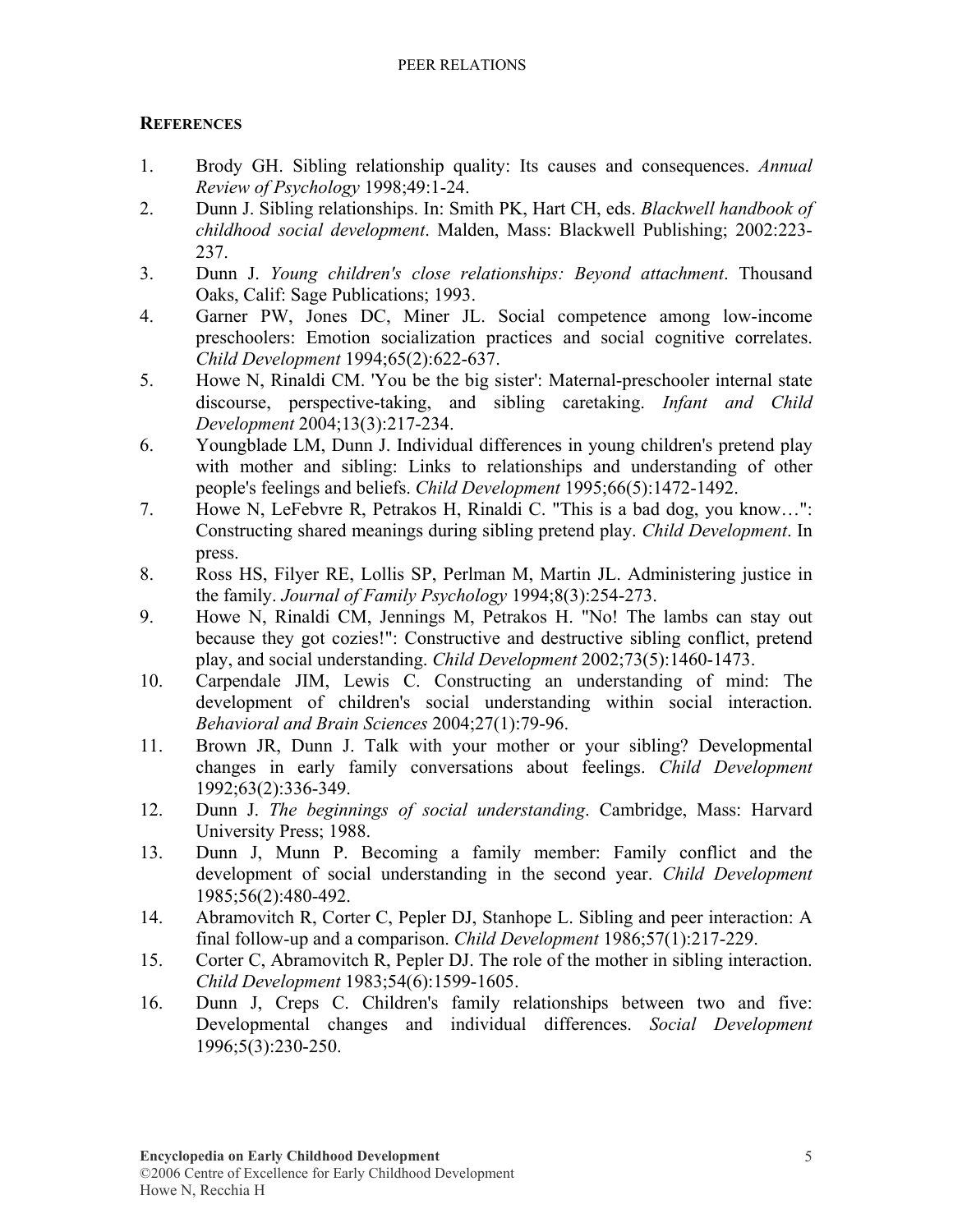- 17. Dunn J, Kendrick C. The speech of two-year-olds and three-year-olds to infant siblings: "Baby talk" and the context of communication. *Journal of Child Language* 1982;9(3):579-595.
- 18. Howe N, Fiorentino LM, Gariepy N. Sibling conflict in middle childhood: Influence of maternal context and mother-sibling interaction over four years. *Merrill Palmer Quarterly* 2003;49(2):183-208.
- 19. Stewart RB, Mobley LA, Van-Tuyl SS, Salvador MA. The firstborn's adjustment to the birth of a sibling: A longitudinal assessment. *Child Development*  1987;58(2):341-355.
- 20. Brody GH, Stoneman Z, McCoy JK. Associations of maternal and paternal direct and differential behavior with sibling relationships: Contemporaneous and longitudinal analyses. *Child Development* 1992;63(1):82-92.
- 21. Volling BL, Belsky J. The contribution of mother-child and father-child relationships to the quality of sibling interaction: A longitudinal study. *Child Development* 1992;63(5):1209-1222.
- 22. Volling BL. Sibling relationships. In: Bornstein MH, Davidson L, Keyes CLM, Moore KA, eds. *Well-being: Positive development across the life course*. Mahwah, NJ: Lawrence Erlbaum Associates; 2003:205-220.
- 23. Howe N, Petrakos H, Rinaldi CM. "All the sheeps are dead. He murdered them": Sibling pretense, negotiation, internal state language, and relationship quality. *Child Development* 1998;69(1):182-191.
- 24. Youngblade LM, Dunn J. Social pretend with mother and sibling: Individual differences and social understanding. In: Pellegrini AD, ed. *The future of play theory: A multidisciplinary inquiry into the contributions of Brian Sutton-Smith*. Albany, NY: State University of New York Press; 1995:221-239.
- 25. Herrera C, Dunn J. Early experiences with family conflict: Implications for arguments with a close friend. *Developmental Psychology* 1997;33(5):869-881.
- 26. Donelan-McCall N, Dunn J. School work, teachers, and peers: The world of first grade. *International Journal of Behavioral Development* 1997;21(1):155-178.
- 27. Dunn J, Munn P. Sibling quarrels and maternal intervention: Individual differences in understanding and aggression. *Journal of Child Psychology and Psychiatry and Allied Disciplines* 1986;27(5):583-595.
- 28. Siddiqui AA, Ross HS. How do sibling conflicts end? *Early Education and Development* 1999;10(3):315-332.
- 29. Vuchinich S. Starting and stopping spontaneous family conflicts. *Journal of Marriage and the Family* 1987;49(3):591-601.
- 30. Steinmetz SK. Family violence: Past, present, and future. In: Sussman MB, Steinmetz SK, eds. *Handbook of marriage and the family*. New York, NY: Plenum Press; 1987:725-765.
- 31. Wiehe VR. *Sibling abuse: Hidden physical, emotional, and sexual trauma*. 2nd ed. Thousand Oaks, Calif: Sage Publications; 1997.
- 32. Gully KJ, Dengerink HA, Pepping M, Bergstrom DA. Research note: Sibling contribution to violent behavior. *Journal of Marriage and the Family*  1981;43(2):333-337.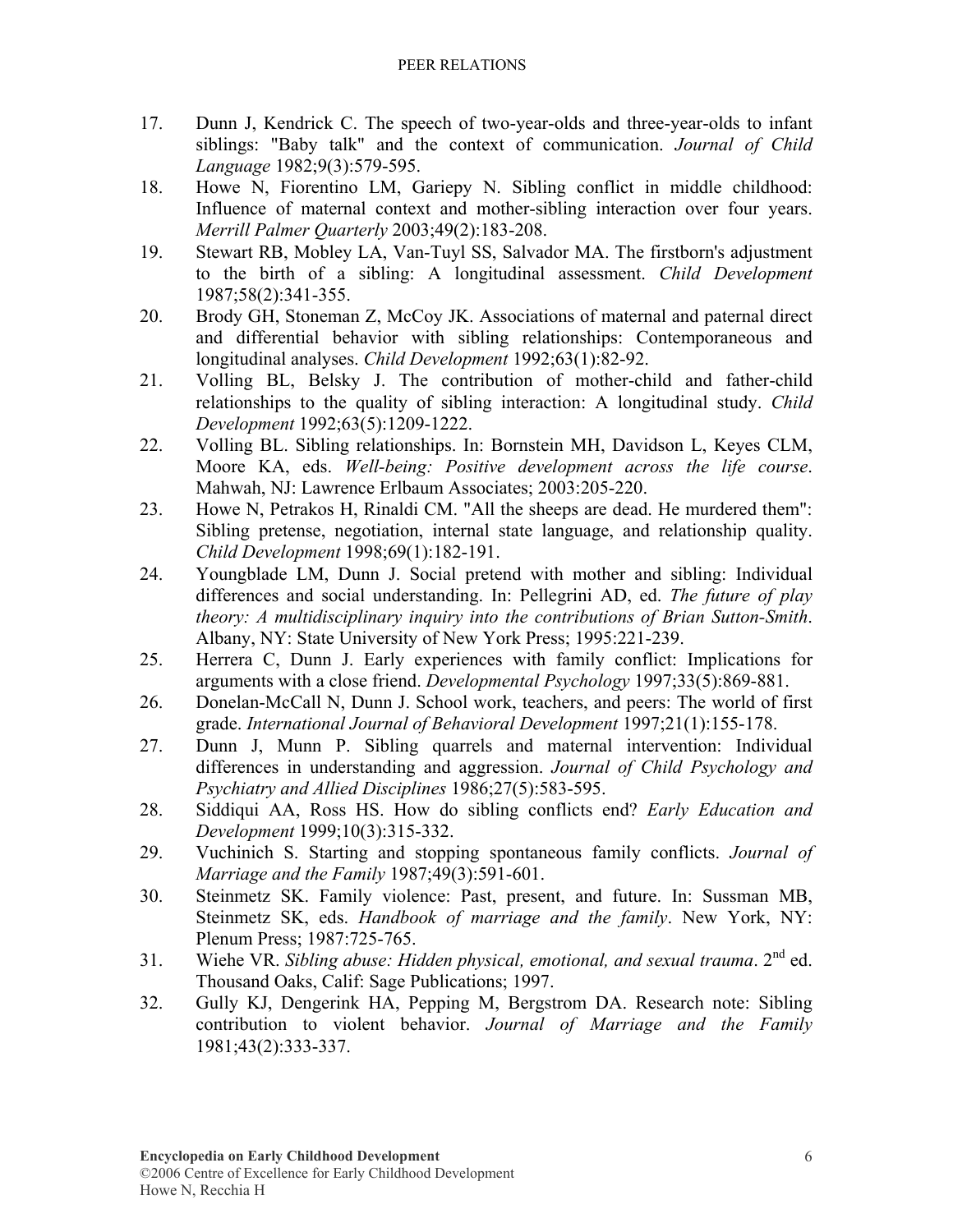- 33. Kramer L, Baron LA. Parental perceptions of children's sibling relationships. *Family Relations: Journal of Applied Family and Child Studies* 1995;44(1):95-103.
- 34. Brody GH, Stoneman Z. Sibling conflict: Contributions of the siblings themselves, the parent-sibling relationship, and the broader family system. *Journal of Children in Contemporary Society* 1987;19(3-4):39-53.
- 35. Dreikurs R, Gould S, Corsini RJ. *Family council: The Dreikurs Technique for putting an end to war between parents and children (and between children and children)*. Oxford, England: Henry Regnery; 1974.
- 36. Felson RB. Aggression and violence between siblings. *Social Psychology Quarterly* 1983;46(4):271-285.
- 37. Perlman M, Ross HS. The benefits of parent intervention in children's disputes: An examination of concurrent changes in children's fighting styles. *Child Development* 1997;68(4):690-700.
- 38. Ross H, Martin J, Perlman M, Smith M, Blackmore E, Hunter J. Autonomy and authority in the resolution of sibling disputes. In: Killen M, ed. *Children's autonomy, social competence, and interactions with adults and other children: Exploring connections and consequences*. San Francisco, Calif; 1996:71-90
- 39. Siddiqui A, Ross H. Mediation as a method of parent intervention in children's disputes. *Journal of Family Psychology* 2004;18(1):147-159.
- 40. Smith J. *Effects of parent mediation on children's socio-cognitive skills and sibling conflict interactions* [thesis or dissertation]. Waterloo, Ontario: Department of Psychology, University of Waterloo; 2004.
- 41. Kowal A, Kramer L. Children's understanding of parental differential treatment. *Child Development* 1997;68(1):113-126.
- 42. Azmitia M, Hesser J. Why siblings are important agents of cognitive development: A comparison of siblings and peers. *Child Development*  1993;64(2):430-444.
- 43. Brody GH, Stoneman Z, MacKinnon CE, MacKinnon R. Role relationships and behavior between preschool-aged and school-aged sibling pairs. *Developmental Psychology* 1985;21(1):124-129.
- 44. Klein P, Feldman R, Zarur S. Mediation in a sibling context: The relations of older siblings' mediating behavior and younger siblings' task performance. *Infant and Child Development* 2002;11(4):321-333.
- 45. Stewart RB, Marvin RS. Sibling relations: The role of conceptual perspectivetaking in the ontogeny of sibling caregiving. *Child Development*  1984;55(4):1322-1332.
- 46. Jenkins J. Sibling relationships in disharmonious homes: Potential difficulties and protective effects. In: Boer F, Dunn J, eds. *Children's sibling relationships: Developmental and clinical issues*. Hillsdale, NJ: Lawrence Erlbaum Associates; 1992:125-138.
- 47. Perner J, Ruffman T, Leekam SR. Theory of mind is contagious: You catch it from your sibs. *Child Development* 1994;65(4):1228-1238.
- 48. Dunn J, Slomkowski C, Beardsall L. Sibling relationships from the preschool period through middle childhood and early adolescence. *Developmental Psychology* 1994;30(3):315-324.